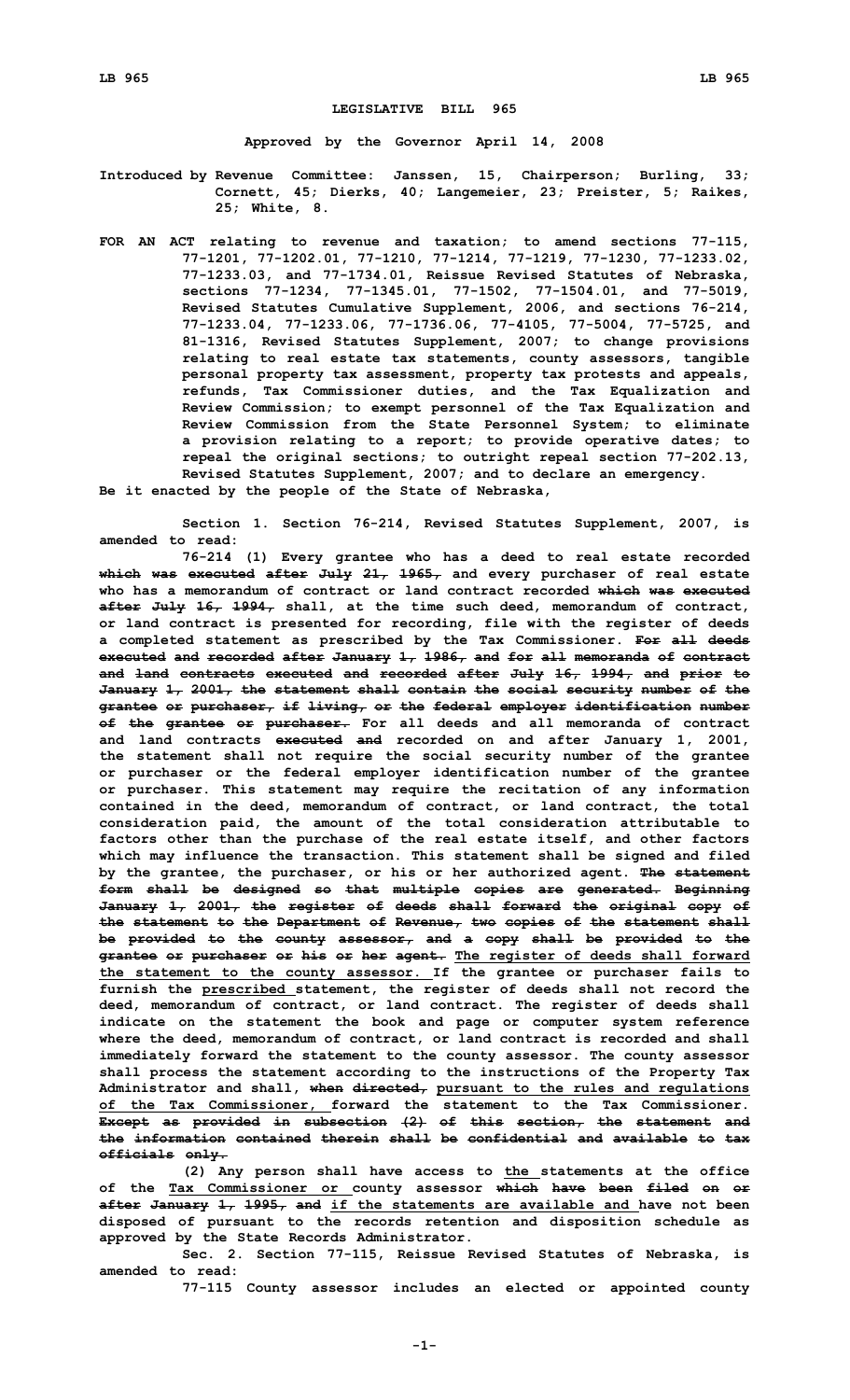**assessor or <sup>a</sup> county clerk who is an ex officio county assessor. In counties in which the state has assumed the assessment function, the Property Tax Administrator or his or her designee performs the duties and has the authority of the county assessor.**

**Sec. 3. Section 77-1201, Reissue Revised Statutes of Nebraska, is amended to read:**

**77-1201 All tangible personal property in this state subject to taxation shall be assessed as of January 1 at 12:01 a.m., which assessment shall be used as <sup>a</sup> basis of taxation until the next assessment. A complete list of all taxable tangible personal property held or owned on the assessment date shall be made as follows:**

**(1) Every person shall list all his or her taxable tangible personal property as defined in section 77-105 having tax situs in the State of Nebraska;**

**(2) The taxable tangible personal property of <sup>a</sup> minor child shall be listed by the following: (a) His or her guardian; (b) if he or she has no guardian, by his or her parent, if living; and (c) if neither parent is living, by the person having such property in charge;**

**(3) The taxable tangible personal property of any other person under guardianship, by his or her guardian or, if he or she has no guardian, by the person having charge of such property;**

**(4) The taxable tangible personal property of <sup>a</sup> person for whose benefit it is held in trust, by the trustee, and of the estate of <sup>a</sup> deceased person, by the personal representative or administrator;**

**(5) The taxable tangible personal property of corporations the assets of which are in the hands of <sup>a</sup> receiver, by such <sup>a</sup> receiver;**

**(6) The taxable tangible personal property of corporations, by the president or the proper agent or officer thereof;**

**(7) The taxable tangible personal property of <sup>a</sup> firm or company, by <sup>a</sup> partner, limited liability company member, or agent thereof;**

**(8) The taxable tangible personal property of manufacturers and others in the hands of an agent, by and in the name of such agent; and**

**(9) All leased taxable tangible personal property shall be reported, by itemizing each article, by lessor as owner or lessee as agent.**

**Sec. 4. Section 77-1202.01, Reissue Revised Statutes of Nebraska, is amended to read:**

**77-1202.01 In preparing the tax list, each county assessor shall enter in <sup>a</sup> separate column, opposite the name of each person, the person's post office address and the number of the school and road districts in which the taxable tangible personal property of such person is assessable.**

**Sec. 5. Section 77-1210, Reissue Revised Statutes of Nebraska, is amended to read:**

**77-1210 Personal Taxable tangible personal property in transit shall be listed and assessed in the tax district where the owner resides, but if such property is intended for <sup>a</sup> business, it shall be listed and assessed in the tax district where the property of such business is required to be listed. Sec. 6. Section 77-1214, Reissue Revised Statutes of Nebraska, is**

**amended to read:**

**77-1214 It shall be the duty of any county assessor, sheriff, constable, city council member, and village trustee to at once inform the county treasurer of the making or attempted making of any sale, levy of attachment, or removal of taxable tangible personal property known to him or her. It shall be the duty of the county treasurer to forthwith proceed with the collection of the tax when such acts become known to him or her in any manner. Any personal property tax shall be due and collectible, including all taxable tangible personal property then assessed upon which the tax shall be computed on the basis of the last preceding levy, and <sup>a</sup> distress warrant shall be issued when (1) any person attempts to sell all or <sup>a</sup> substantial part of his or her taxable tangible personal property, (2) <sup>a</sup> levy of attachment is made upon taxable tangible personal property, or (3) <sup>a</sup> person attempts to remove or removes taxable tangible personal property from the county.**

**Sec. 7. Section 77-1219, Reissue Revised Statutes of Nebraska, is amended to read:**

**77-1219 It shall be the duty of the county assessor, when required by any person, to give <sup>a</sup> certificate of assessment of taxable tangible personal property showing the amount, kind, location, and net book value of the property assessed, and such certificate shall be evidence of the legal assessment of such property for the year.**

**Sec. 8. Section 77-1230, Reissue Revised Statutes of Nebraska, is amended to read:**

**77-1230 (1) Whenever <sup>a</sup> person files an amended federal income tax return or his or her whenever <sup>a</sup> person's return is changed or corrected by**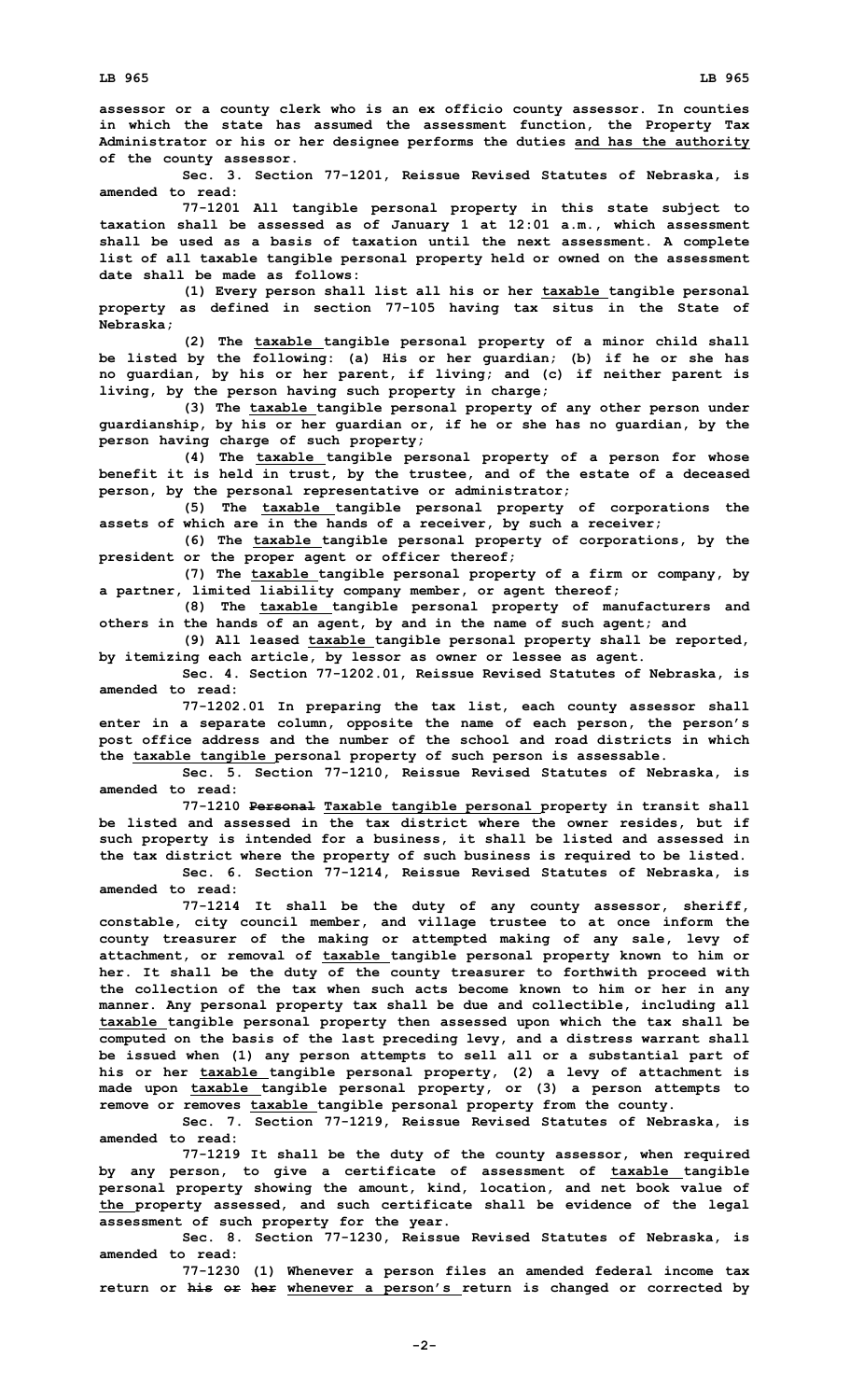**the Internal Revenue Service or other competent authority and the amendment, change, or correction affects the Nebraska adjusted basis of the person's taxable tangible personal property, such person shall file an amended list of taxable tangible personal property subject to taxation with the county assessor. The person shall file the amended list within ninety days after the filing of the amended federal return or within ninety days after the date the change or correction becomes final.**

**(2) Within the same tax year or the three previous tax years, <sup>a</sup> person may file an amended list of taxable tangible personal property subject to taxation upon discovery of errors or omissions on his or her filed list.**

**(3) If an amended list of taxable tangible personal property subject to taxation is filed, the county assessor shall accept or reject the proposed amendment within fifteen days after filing. The county assessor shall notify the person, on <sup>a</sup> form prescribed by the Property Tax Administrator, of the action taken, the penalty, if any, and the rate of interest. The notice shall also state the person's appeal rights and appeal procedures, which shall be the same as provided in section 77-1233.06. Such notice shall be given by first-class mail addressed to such person's last-known address.**

**(4) Whenever changes are made to <sup>a</sup> taxable tangible personal property return pursuant to this section, the county assessor shall correct the assessment roll and tax list, if necessary, to reflect such changes.**

**(5) If the amendment, change, or correction results in taxable tangible personal property becoming exempt or reduces the net book value of the property for an income tax year, the person may file <sup>a</sup> written claim for <sup>a</sup> refund of property tax paid relating to the federal income tax changes with the county treasurer. If the amended list and the claim for refund are filed within the ninety-day period, the claim shall be considered as timely filed notwithstanding any other provision of law regarding the period during which refunds could otherwise be claimed. The claim shall be processed according to section 77-1734.01. <sup>a</sup> refund shall be paid pursuant to section 77-1734.01.**

**(3) (6) If the amendment, change, or correction results in an increase in the net book value of the taxable tangible personal property or makes other tangible personal property taxable, the county assessor shall compute the additional tax due, along with interest, based on the amended listing. Interest shall be computed from the dates the tax would have been delinquent if the property had been listed on or before May 1 of the appropriate year. If the amended listing is filed within the ninety-day period, no additional penalties shall be added. If the listing is not filed within the ninety-day period, the property shall be subject to <sup>a</sup> penalty pursuant to subsection (4) of section 77-1233.04.**

**Sec. 9. Section 77-1233.02, Reissue Revised Statutes of Nebraska, is amended to read:**

**77-1233.02 The county assessor with the aid of his or her deputy and assistants shall carefully examine, check, and verify all taxable tangible personal property tax returns. The assessor may make such investigation, examination, and inspection of the property set out in <sup>a</sup> return and examine under oath the person making the return as to his or her books, records, and papers in order to enable the assessor to determine that all taxable tangible personal property of the taxpayer is listed for taxation at its net book value.**

**Sec. 10. Section 77-1233.03, Reissue Revised Statutes of Nebraska, is amended to read:**

**77-1233.03 The county assessor shall have general supervision over and direction of the assessment of all personal property in his or her county. He or she shall advise and instruct all deputies and assistants as to their duties and shall require of them that the assessment of property be uniform throughout the county and that property be assessed as directed by law.**

**The county assessor may, in extending <sup>a</sup> value on any item of taxable tangible personal property, reject all values that fall below two dollars and fifty cents and extend all values of two dollars and fifty cents or more to the next higher five dollars or multiples thereof, making all valuations end in zero or five.**

**Sec. 11. Section 77-1233.04, Revised Statutes Supplement, 2007, is amended to read:**

**77-1233.04 (1) The county assessor shall list and value at net book value any item of taxable tangible personal property omitted from <sup>a</sup> personal property return of any taxpayer. The county assessor shall change the reported valuation of any item of taxable tangible personal property listed on the return to conform the valuation to net book value. If <sup>a</sup> taxpayer fails or refuses to file <sup>a</sup> personal property return, the assessor shall, on behalf of the taxpayer, file <sup>a</sup> personal property return which shall list and value all of the taxpayer's taxable tangible personal property at net book**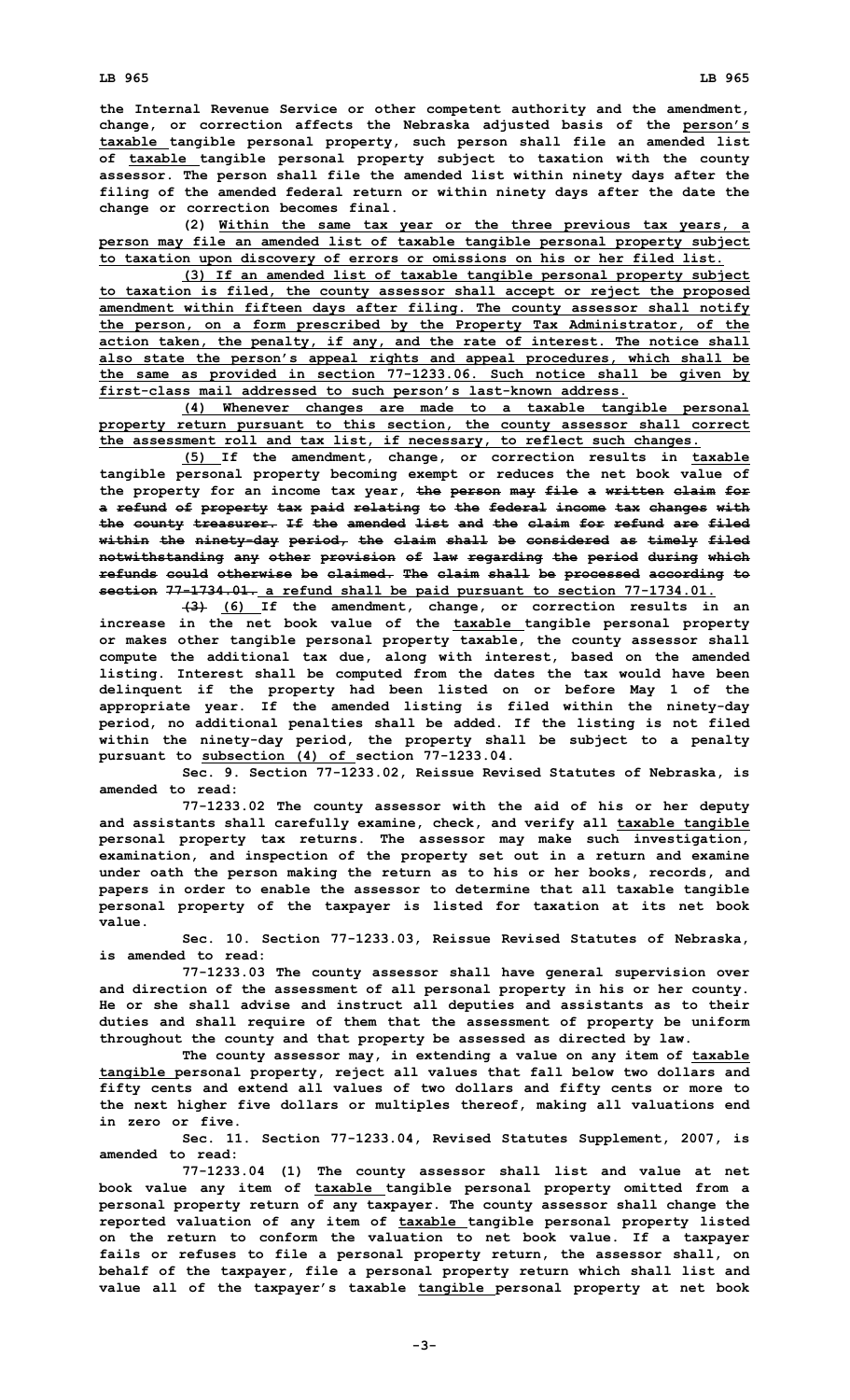**value. The county assessor shall list or change the valuation of any item of taxable tangible personal property for the current taxing period and the three previous taxing periods or any taxing period included therein.**

**(2) The taxable tangible personal property so listed and valued shall be taxed at the same rate as would have been imposed upon the property in the tax district in which the property should have been returned for taxation.**

**(3) Any valuation added to <sup>a</sup> personal property return or added through the filing of <sup>a</sup> personal property return, after May 1 and on or before July 31 of the year the property is required to be reported, shall be subject to <sup>a</sup> penalty of ten percent of the tax due on the value added.**

**(4) Any valuation added to <sup>a</sup> personal property return or added through the filing of <sup>a</sup> personal property return, on or after August 1 of the year the property is required to be reported, shall be subject to <sup>a</sup> penalty of twenty-five percent of the tax due on the value added.**

**(5) Interest shall be assessed upon both the tax and the penalty at the rate specified in section 45-104.01, as such rate may from time to time be adjusted by the Legislature, from the date the tax would have been delinquent until paid.**

**(6) Whenever valuation changes are made to <sup>a</sup> personal property return or <sup>a</sup> personal property return is filed pursuant to this section, the county assessor shall correct the assessment roll and tax list, if necessary, to reflect such changes. Such corrections shall be made for the current taxing period and the three previous taxing periods or any taxing period included therein. If the change results in <sup>a</sup> decreased taxable valuation on the personal property return and the personal property tax has been paid prior to <sup>a</sup> correction pursuant to this section, the taxpayer may request <sup>a</sup> refund or credit of the tax in the same manner prescribed in section 77-1734.01, except that such request shall be made within three years after the date the tax was due.**

**Sec. 12. Section 77-1233.06, Revised Statutes Supplement, 2007, is amended to read:**

**77-1233.06 For purposes of section 77-1233.04:**

**(1) The county assessor shall notify the taxpayer, on <sup>a</sup> form prescribed by the Tax Commissioner, of the action taken, the penalty, and the rate of interest. The notice shall also state the taxpayer's appeal rights and the appeal procedures. Such notice shall be given by first-class mail addressed to such taxpayer's last-known address. The entire penalty and interest shall be waived if the omission or failure to report any item of taxable tangible personal property was for the reason that the property was timely reported in the wrong tax district;**

**(2) The taxpayer may appeal the action of the county assessor, either as to the valuation or the penalties imposed, to the county board of equalization within thirty days after the date of notice. The taxpayer shall preserve his or her appeal by filing <sup>a</sup> written appeal with the county clerk in the same manner as prescribed for protests in section 77-1502. The action of the county assessor shall become final unless <sup>a</sup> written appeal is filed within the time prescribed;**

**(3) The action of the county board of equalization, in an appeal of the penalties imposed, shall be limited to correcting penalties which were wrongly imposed or incorrectly calculated. The county board of equalization shall have no authority to waive or reduce any penalty which was correctly imposed and calculated. The entire penalty and interest on the penalty shall be waived if the omission or failure to report any item of taxable tangible personal property was for the reason that the property was timely reported in the wrong tax district;**

**(4) Upon ten days' notice to the taxpayer, the county board of equalization shall set <sup>a</sup> date for hearing the appeal of the taxpayer. The county board of equalization shall make its determination on the appeal within thirty days after the date of hearing. The county clerk shall, within seven days after the determination of the county board, send notice to the taxpayer and the county assessor, on forms prescribed by the Tax Commissioner, of the action of the county board. Appeal may be taken within thirty days after the decision of the county board of equalization to the Tax Equalization and Review Commission; and**

**(5) Taxes and penalties assessed for the current year, if not delinquent, shall be certified to the county treasurer and collected as if the property had been properly reported for taxation, except that separate tax statements may be mailed. Taxes and penalties assessed for the current year, if delinquent, and taxes and penalties assessed for prior years shall be certified to the county treasurer, and the taxes, penalties, and interest thereon shall be due and collectible immediately upon**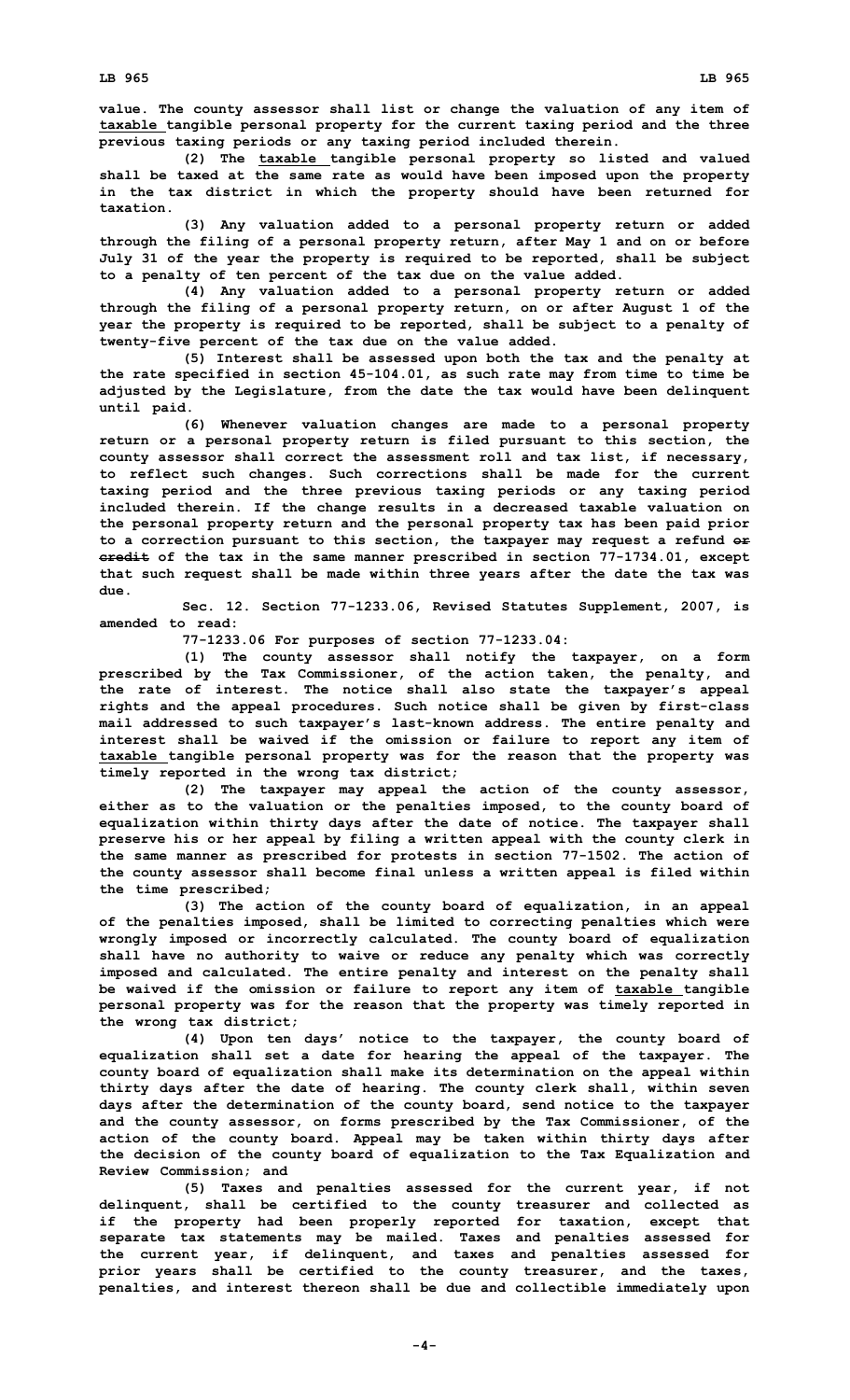**certification. Collection procedures shall be started immediately regardless of the provisions of any other statute to the contrary.**

**Sec. 13. Section 77-1234, Revised Statutes Cumulative Supplement, 2006, is amended to read:**

**77-1234 It shall be the duty of the county boards and county assessors to notify the county attorney of the proper county of all willful violations of the provisions with respect to listing of taxable tangible personal property for taxation known to them or any of them.**

**Sec. 14. Section 77-1345.01, Revised Statutes Cumulative Supplement, 2006, is amended to read:**

**77-1345.01 (1) On or before July 15 in the year of application, the county assessor shall approve or deny the application for special valuation filed pursuant to section 77-1345. On or before July 22, the county assessor shall issue notice of approval or denial.**

**(2) If the application is approved by the county assessor, the land shall be valued as provided in section 77-1344 and, on or before July 22, the county board of equalization shall send <sup>a</sup> property valuation notice for special value and recapture value to the owner and, if not the same, the applicant. Within thirty days after the mailing of the notice, <sup>a</sup> written protest of the special value or recapture value may be filed.**

**(3)(a) If the application is denied by the assessor, <sup>a</sup> written protest of the denial of the application may be filed within thirty days after the mailing of the denial.**

**(b) If the denial of an application for special valuation is reversed on appeal and the application is approved, the land shall be valued as provided in section 77-1344 and the county board of equalization shall send the property valuation notice for special value and recapture value to the owner and, if not the same, the applicant or his or her successor in interest, within fourteen days after the date of the final order. Within thirty days after the mailing of the notice, <sup>a</sup> written protest of the special value or recapture value may be filed.**

**(4) If the county board of equalization takes action pursuant to section 77-1504 or 77-1507 and the applicant filed an application for special valuation pursuant to subsection (3) of section 77-1345, the county assessor shall approve or deny the application within fifteen days after the filing of the application and issue notice of the approval or denial as prescribed in subsection (1) of this section. If the application is denied by the county assessor, <sup>a</sup> written protest of the denial may be filed within thirty days of the mailing of the denial.**

**(5) The assessor shall mail notice of any action taken by him or her on an application to the owner and the applicant if different than the owner.**

**(6) All provisions of section 77-1502 except dates for filing of <sup>a</sup> protest, the period for hearing protests, and the date for mailing notice of the county board of equalization's decision are applicable to any protest filed pursuant to this section.**

**(7) The county board of equalization shall decide any protest filed pursuant to this section within thirty days after the filing of the protest.**

**(8) The clerk shall mail <sup>a</sup> copy of any decision made by the county board of equalization on <sup>a</sup> protest filed pursuant to this section to the owner and the applicant if different than the owner within seven days after the board's decision.**

**(9) Any decision of the county board of equalization may be appealed to the Tax Equalization and Review Commission, in accordance with section 77-5013, within thirty days after the date of the decision.**

**(10) Any If <sup>a</sup> failure to give notice as prescribed by this section prevented timely filing of <sup>a</sup> protest or appeal provided for in this section, any applicant may petition the Tax Equalization and Review Commission in accordance with section 77-5013, on or before December 31 of each year, to determine whether the land will receive special valuation for that year, to determine special value for that year or years, or for 2009 and prior years to determine recapture value for that year. if <sup>a</sup> failure to give notice as prescribed by this section prevented timely filing of <sup>a</sup> protest or appeal provided for in this section.**

**Sec. 15. Section 77-1502, Revised Statutes Cumulative Supplement, 2006, is amended to read:**

**77-1502 (1) The county board of equalization shall meet for the purpose of reviewing and deciding written protests filed pursuant to this section beginning on or after June 1 and ending on or before July 25 of each year. Protests regarding real property shall be signed and filed after the county assessor's completion of the real property assessment roll required by section 77-1315 and on or before June 30. For protests of real property, <sup>a</sup> protest shall be filed for each parcel. Protests regarding taxable tangible**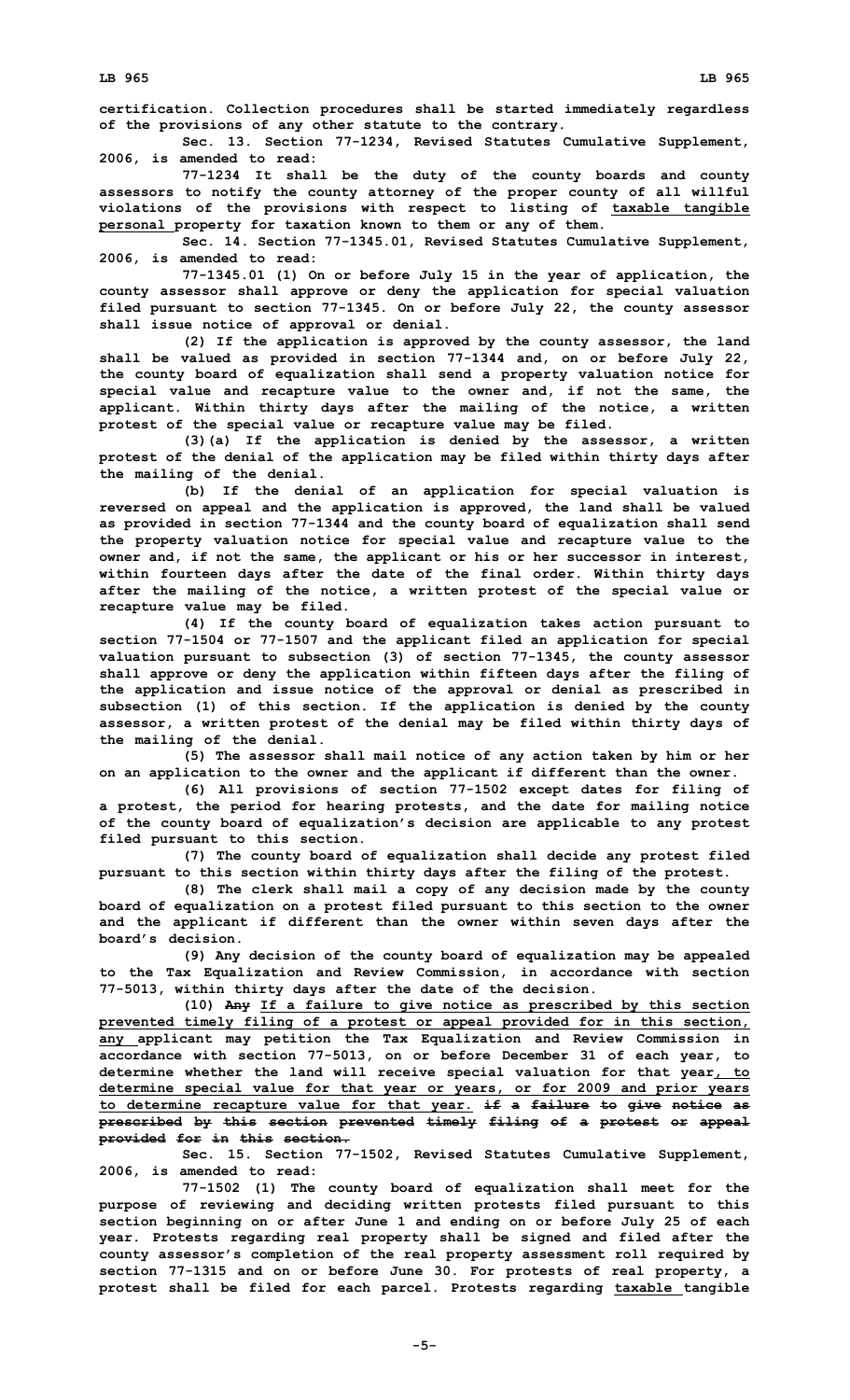**personal property shall be signed and filed on or before the last date for filing the return required by section 77-1229. returns filed pursuant to section 77-1229 from January 1 through May 1 shall be signed and filed on or before June 30. The county board in <sup>a</sup> county with <sup>a</sup> population of more than one hundred thousand inhabitants based upon the most recent federal decennial census may adopt <sup>a</sup> resolution to extend the deadline for hearing protests from July 25 to August 10. The resolution must be adopted before July 25 and it will affect the time for hearing protests for that year only. By adopting such resolution, such county waives any right to petition the Tax Equalization and Review Commission for adjustment of <sup>a</sup> class or subclass of real property under section 77-1504.01 for that year.**

**(2) Each protest shall be signed and filed in triplicate with the county clerk of the county where the property is assessed. The protest shall contain or have attached <sup>a</sup> statement of the reason or reasons why the requested change should be made and <sup>a</sup> description of the property to which the protest applies. If the property is real property, <sup>a</sup> description of each parcel shall be provided. If the property is tangible personal property, <sup>a</sup> physical description of the property under protest shall be provided. If the protest does not contain or have attached the statement of the reason or reasons for the protest or the description of the property, the protest shall be dismissed by the county board of equalization.**

**(3) No hearing of the county board of equalization on <sup>a</sup> protest filed under this section shall be held before <sup>a</sup> single commissioner or supervisor.**

**(4) The county clerk or county assessor shall prepare <sup>a</sup> separate report on each protest. The report shall include (a) <sup>a</sup> description of the property to which the protest applies, (b) any recommendation of the county assessor for action on the protest, (c) if <sup>a</sup> referee is used, the recommendation of the referee, (d) the date the county board of equalization heard the protest, (e) the decision made by the county board of equalization, (f) the date of the decision, and (g) the date notice of the decision was mailed to the protester. The report shall contain, or have attached to it, <sup>a</sup> statement, signed by the chairperson of the county board of equalization, describing the basis upon which the board's decision was made. The report shall have attached to it <sup>a</sup> copy of that portion of the property record file which substantiates calculation of the protested value unless the county assessor certifies to the county board of equalization that <sup>a</sup> copy is maintained in either electronic or paper form in his or her office. One copy of the report, if prepared by the county clerk, shall be given to the county assessor on or before August 2. The county assessor shall have no authority to make <sup>a</sup> change in the assessment rolls until there is in his or her possession <sup>a</sup> report which has been completed in the manner specified in this section. If the county assessor deems <sup>a</sup> report submitted by the county clerk incomplete, the county assessor shall return the same to the county clerk for proper preparation.**

**(5) On or before August 2, or on or before August 18 in <sup>a</sup> county that has adopted <sup>a</sup> resolution to extend the deadline for hearing protests, the county clerk shall mail to the protester written notice of the board's decision. The notice shall contain <sup>a</sup> statement advising the protester that <sup>a</sup> report of the board's decision is available at the county clerk's or county assessor's office, whichever is appropriate, and that <sup>a</sup> copy of the report may be used to complete an appeal to the Tax Equalization and Review Commission.**

**Sec. 16. Section 77-1504.01, Revised Statutes Cumulative Supplement, 2006, is amended to read:**

**77-1504.01 (1) Unless the county has adopted <sup>a</sup> resolution to extend the deadline for hearing protests under section 77-1502, after completion of its actions and based upon the hearings conducted pursuant to sections 77-1502 and 77-1504, <sup>a</sup> county board of equalization may petition the Tax Equalization and Review Commission to consider an adjustment to <sup>a</sup> class or subclass of real property within the county. Petitions must be filed with the commission on or before July 26.**

**(2) The commission shall hear and take action on <sup>a</sup> petition filed by <sup>a</sup> county board of equalization on or before August 10. Hearings held pursuant to this section may be held by means of videoconference. The burden of proof is on the petitioning county to show that failure to make an adjustment would result in values that are not equitable and in accordance with the law. At the hearing the commission may receive testimony from any interested person.**

**(3) After <sup>a</sup> hearing the commission shall, within the powers granted in section 77-5023, enter its order based on evidence presented to it at such hearing and the hearings held pursuant to section 77-5022 for that year. The order shall specify the percentage increase or decrease and the class or subclass of real property affected or any corrections or adjustments to be**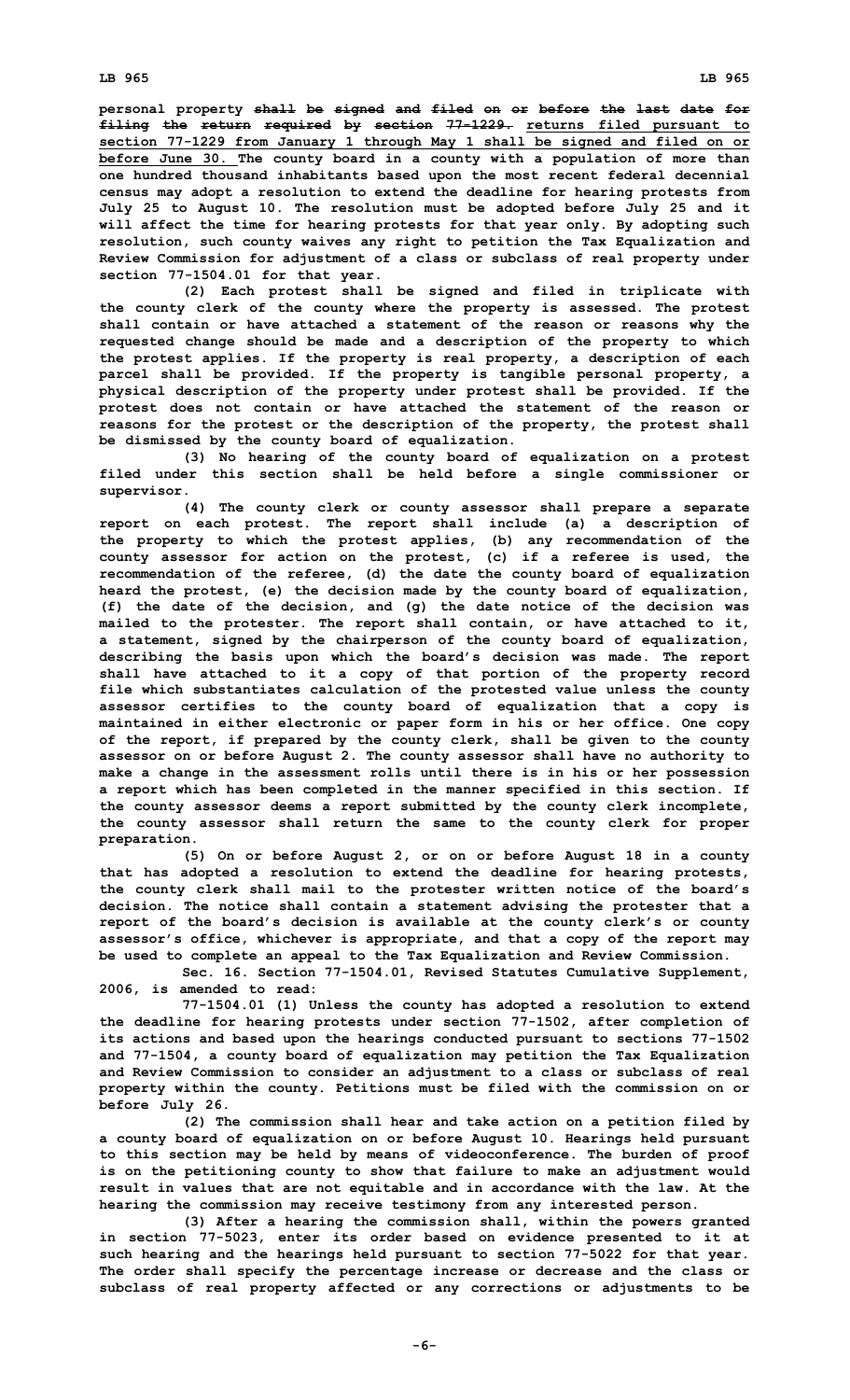**made to the class or subclass of real property affected. When issuing an order to adjust <sup>a</sup> class or subclass of real property, the commission may exclude individual properties from that order whose value has already been adjusted by <sup>a</sup> county board of equalization in the same manner as the commission directs in its order. On or before August 10 of each year, the commission shall send its order by certified mail to the county assessor and by regular mail to the county clerk and chairperson of the county board.**

**(4) The county assessor shall make the specified changes to each item of property in the county as directed by the order of the commission. In implementing such order, the county assessor shall adjust the values of the class or subclass that is the subject of the order. For properties that have already received an adjustment from the county board of equalization, an additional adjustment may be made so that total adjustments made are equal to the commission's ordered adjustment and no additional adjustment shall be made applying the commission's order, but such an exclusion from the commission's order shall not preclude adjustments to those properties for corrections or omissions. The county assessor of the county adjusted by an order of the commission shall recertify the abstract of assessment to the Property Tax Administrator on or before August 20.**

**Sec. 17. Section 77-1734.01, Reissue Revised Statutes of Nebraska, is amended to read:**

**77-1734.01 (1) In the case of an amended federal income tax return or whenever <sup>a</sup> person's return is changed or corrected by the Internal Revenue Service or other competent authority that decreases the Nebraska adjusted basis of the person's taxable tangible personal property, the county treasurer shall refund that portion of the tax paid that is in excess of the amount due after the amendment or correction.**

**(2) In case of payment made of any property taxes or any payments in lieu of taxes with respect to property as <sup>a</sup> result of <sup>a</sup> clerical error or honest mistake or misunderstanding, on the part of <sup>a</sup> county or other political subdivision of the state or any taxpayer, the county treasurer to whom the tax was paid may shall refund or credit that portion of the tax paid as <sup>a</sup> result of the clerical error or honest mistake or misunderstanding. A claim for <sup>a</sup> refund pursuant to this section shall be made in writing to the county treasurer to whom the tax was paid within three years after the date the tax was due or within ninety days after filing the amended return or the correction becomes final.**

**(3) Before the refund or credit may be is made, the county treasurer shall receive verification from the county assessor or other taxing official that such error or mistake was made or the amended return was filed or the correction made, and the claim for refund or credit shall be submitted to the county board. The county board shall pass upon the claim as any other claim made against the county. The refund shall be made in the manner prescribed in section 77-1736.06. The claim for <sup>a</sup> refund or credit pursuant to this section shall be made in writing to the county treasurer to whom the tax was paid within two years from the date the tax was due. The ordering of <sup>a</sup> refund or credit by the county board pursuant to this section shall not have <sup>a</sup> dispositional effect on any similar claim for refund or credit made by another taxpayer. Upon verification, the county board shall approve the claim. The refund shall be made in the manner prescribed in section 77-1736.06. Such refund shall not have <sup>a</sup> dispositional effect on any similar refund for another taxpayer. This section may not be used to challenge the valuation of property, the equalization of property, or the constitutionality of <sup>a</sup> tax.**

**Sec. 18. Section 77-1736.06, Revised Statutes Supplement, 2007, is amended to read:**

**77-1736.06 The following procedure shall apply when making <sup>a</sup> property tax refund:**

**(1) Within thirty days of the entry of <sup>a</sup> final nonappealable order, an unprotested determination of <sup>a</sup> county assessor, an unappealed decision of <sup>a</sup> county board of equalization, or other final action requiring <sup>a</sup> refund of real or personal property taxes paid or other action approving <sup>a</sup> refund or, for property valued by the state, within thirty days of <sup>a</sup> recertification of value by the Property Tax Administrator pursuant to section 77-1775 or 77-1775.01, the county assessor shall determine the amount of refund due the person entitled to the refund, certify that amount to the county treasurer, and send <sup>a</sup> copy of such certification to the person entitled to the refund. Within thirty days from the date the county assessor certifies the amount of the refund, the county treasurer shall notify each political subdivision of its respective share of the refund, except that for any political subdivision whose share of the refund is two hundred dollars or less, the county board may waive this notice requirement. Notification shall be by first-class mail, postage prepaid, to the last-known address of record of the political**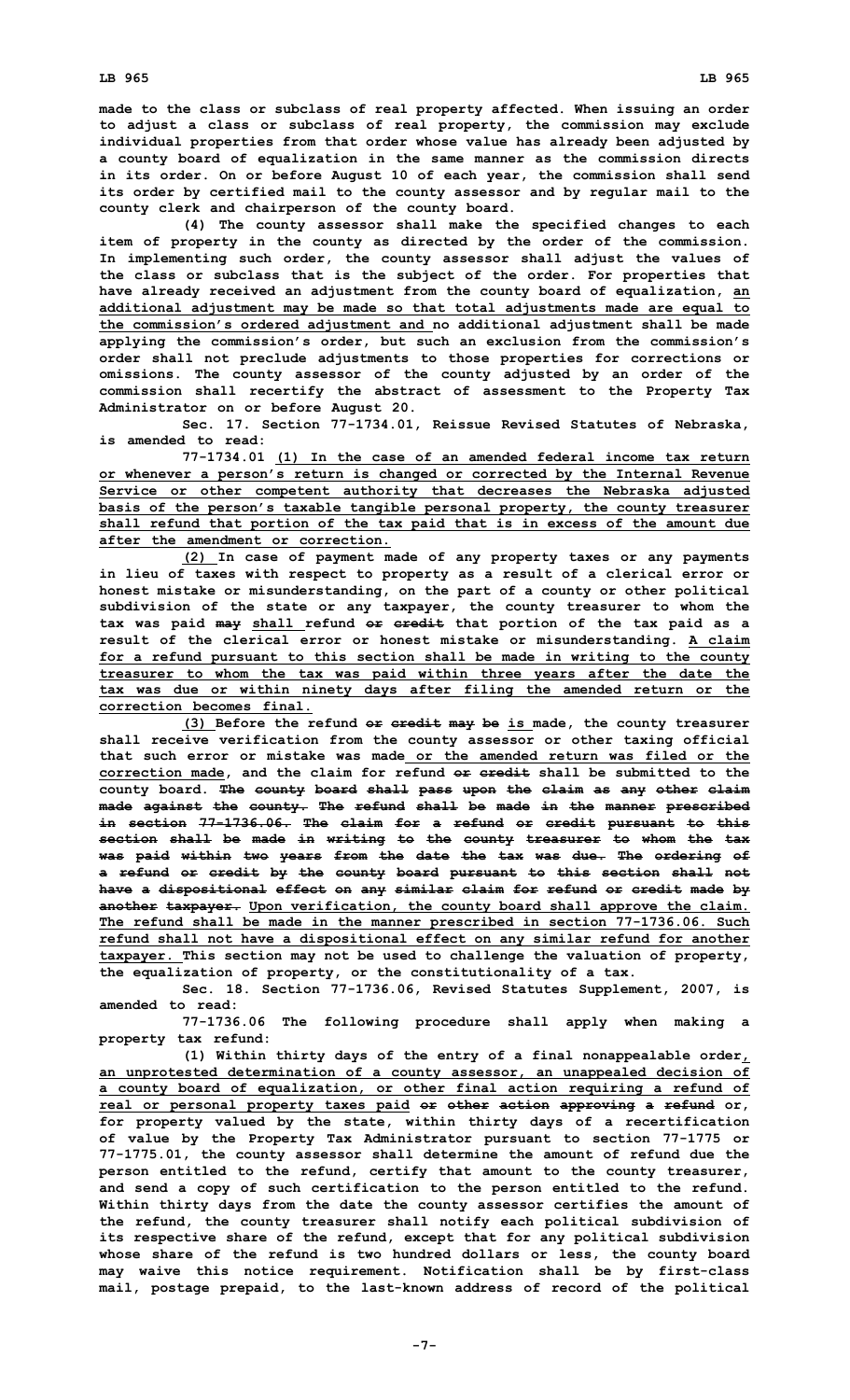**subdivision. The county treasurer shall pay the refund from funds in his or her possession belonging to any political subdivision which received any part of the tax or penalty being refunded. If sufficient funds are not available or the political subdivision, within thirty days of the mailing of the notice by the county treasurer if applicable, certifies to the county treasurer that <sup>a</sup> hardship would result and create <sup>a</sup> serious interference with its governmental functions if the refund of the tax or penalty is paid, the county treasurer shall register the refund or portion thereof which remains unpaid as <sup>a</sup> claim against such political subdivision and shall issue the person entitled to the refund <sup>a</sup> receipt for the registration of the claim. The certification by <sup>a</sup> political subdivision declaring <sup>a</sup> hardship shall be binding upon the county treasurer;**

**(2) The refund of <sup>a</sup> tax or penalty or the receipt for the registration of <sup>a</sup> claim made or issued pursuant to this section shall be satisfied in full as soon as practicable and in no event later than five years from the date the final order or other action approving <sup>a</sup> refund is entered. The governing body of the political subdivision shall make provisions in its budget for the amount of any refund or claim to be satisfied pursuant to this section. If <sup>a</sup> receipt for the registration of <sup>a</sup> claim is given:**

**(a) Such receipt shall be applied to satisfy any tax levied or assessed by that political subdivision next falling due from the person holding the receipt after the sixth next succeeding levy is made on behalf of the political subdivision following the final order or other action approving the refund; and**

**(b) To the extent the amount of such receipt exceeds the amount of such tax liability, the unsatisfied balance of the receipt shall be paid and satisfied within the five-year period prescribed in this subsection from <sup>a</sup> combination of <sup>a</sup> credit against taxes anticipated to be due to the political subdivision during such period and cash payment from any funds expected to accrue to the political subdivision pursuant to <sup>a</sup> written plan to be filed by the political subdivision with the county treasurer no later than thirty days after the claim against the political subdivision is first reduced by operation of <sup>a</sup> credit against taxes due to such political subdivision.**

**If <sup>a</sup> political subdivision fails to fully satisfy the refund or claim prior to the sixth next succeeding levy following the entry of <sup>a</sup> final nonappealable order or other action approving <sup>a</sup> refund, interest shall accrue on the unpaid balance commencing on the sixth next succeeding levy following such entry or action at the rate set forth in section 45-103;**

**(3) The county treasurer shall mail the refund or the receipt by first-class mail, postage prepaid, to the last-known address of the person entitled thereto. Multiple refunds to the same person may be combined into one refund or credit. If <sup>a</sup> refund is not claimed by June 1 of the year following the year of mailing, the refund shall be canceled and the resultant amount credited to the various funds originally charged;**

**(4) When the refund involves property valued by the state, the Tax Commissioner shall be authorized to negotiate <sup>a</sup> settlement of the amount of the refund or claim due pursuant to this section on behalf of the political subdivision from which such refund or claim is due. Any political subdivision which does not agree with the settlement terms as negotiated may reject such terms, and the refund or claim due from the political subdivision then shall be satisfied as set forth in this section as if no such negotiation had occurred;**

**(5) In the event that the Legislature appropriates state funds to be disbursed for the purposes of satisfying all or any portion of any refund or claim, the Tax Commissioner shall order the county treasurer to disburse such refund amounts directly to the persons entitled to the refund in partial or total satisfaction of such persons' claims. The county treasurer shall disburse such amounts within forty-five days after receipt thereof; and**

**(6) If all or any portion of the refund is reduced by way of settlement or forgiveness by the person entitled to the refund, the proportionate amount of the refund that was paid by an appropriation of state funds shall be reimbursed by the county treasurer to the State Treasurer within forty-five days after receipt of the settlement agreement or receipt of the forgiven refund. The amount so reimbursed shall be credited to the General Fund.**

**Sec. 19. Section 77-4105, Revised Statutes Supplement, 2007, is amended to read:**

**77-4105 (1) <sup>A</sup> taxpayer who has signed an agreement under section 77-4104 may elect to determine taxable income for purposes of the Nebraska income tax using the sales factor only. The election may be made for the year during which the application was filed and for each year thereafter through the eighth year after the end of the entitlement period. The election shall be**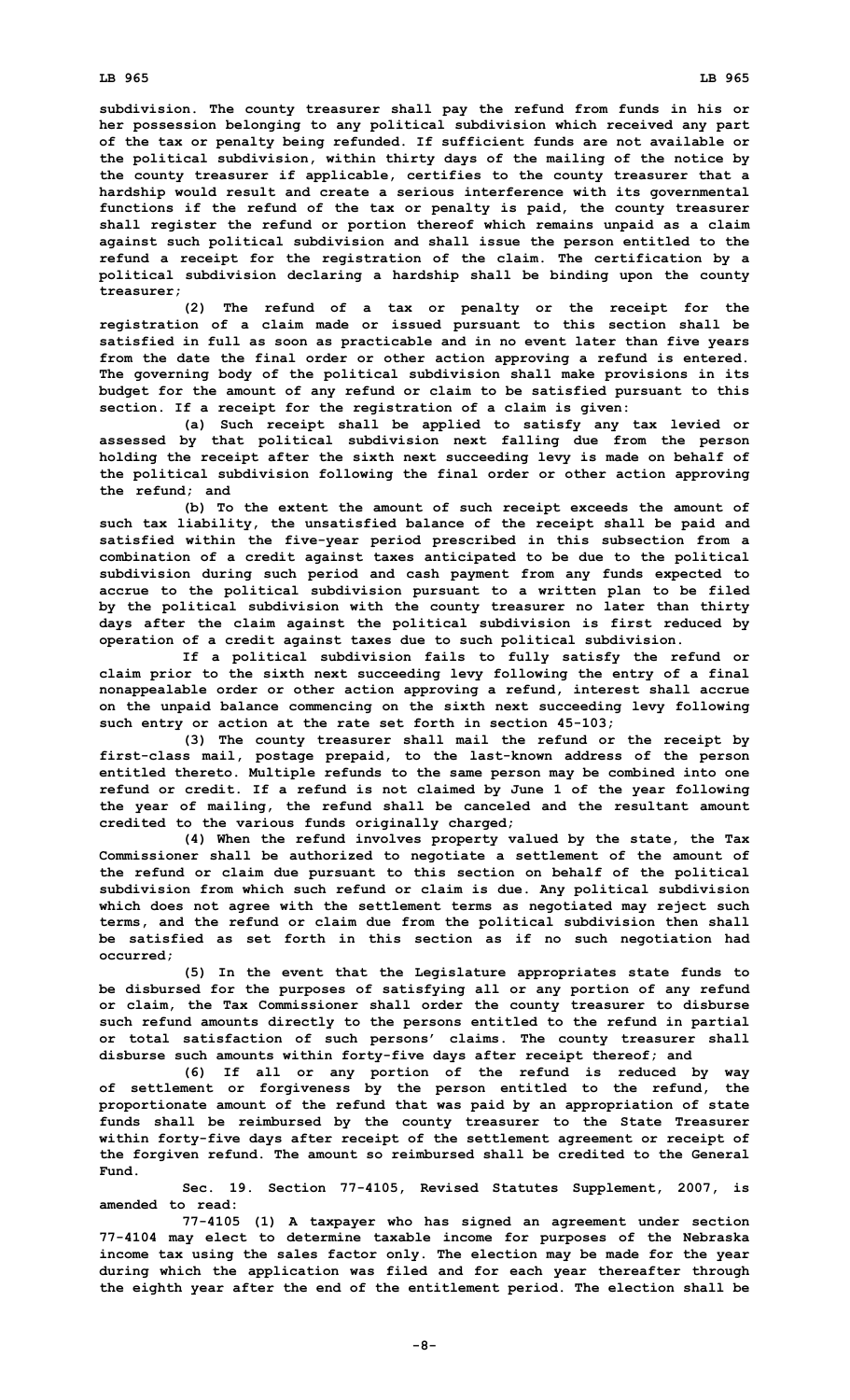**made for the year of the election by computing taxable income using the sales factor only on the tax return.**

**(2) <sup>A</sup> taxpayer who has signed an agreement under section 77-4104 shall receive the incentive provided in this subsection if the agreement contains one or more projects which together will result in the investment in qualified property of at least ten million dollars and the hiring of at least one hundred new employees. Such ten-million-dollar investment and hiring of at least one hundred new employees shall be considered <sup>a</sup> required level of investment and employment for this subsection and for the recapture of personal property tax only.**

**The following property used in connection with such project or projects and acquired by the taxpayer, whether by lease or purchase, after the date the application was filed shall constitute separate classes of personal property:**

**(a) Turbine-powered aircraft, including turboprop, turbojet, and turbofan aircraft, except when any such aircraft is used for fundraising for or for the transportation of an elected official;**

**(b) Computer systems, made up of equipment that is interconnected in order to enable the acquisition, storage, manipulation, management, movement, control, display, transmission, or reception of data involving computer software and hardware, used for business information processing which require environmental controls of temperature and power and which are capable of simultaneously supporting more than one transaction and more than one user. A computer system includes peripheral components which require environmental controls of temperature and power connected to such computers. Peripheral components shall be limited to additional memory units, tape drives, disk drives, power supplies, cooling units, data switches, and communication controllers; and**

**(c) Personal property which is business equipment located in <sup>a</sup> single project if (i) the business equipment is involved directly in the manufacture or processing of agricultural products and (ii) the investment in the single project exceeds ten million dollars.**

**Such property shall be eligible for exemption from the tax on personal property from the first January 1 following the date of acquisition for property in subdivision (2)(a) of this section, or from the first January 1 following the end of the year during which the required levels were exceeded for property in subdivisions (2)(b) and (2)(c) of this section, through the sixteenth December 31 after the filing of the application. In order to receive the property tax exemptions allowed by subdivisions (2)(a), (2)(b), and (2)(c) of this section, the taxpayer shall annually file <sup>a</sup> claim for exemption with the Tax Commissioner on or before May 1. The form and supporting schedules shall be prescribed by the Tax Commissioner and shall list all property for which exemption is being sought under this section. A separate claim for exemption must be filed for each project and each county in which property is claimed to be exempt. A copy of this form must also be filed with the county assessor in each county in which the applicant is requesting exemption. The Tax Commissioner shall determine the eligibility of each item listed for exemption and, on or before August 10, 1, certify such to the taxpayer and to the affected county assessor.**

**(3) When the taxpayer has met the required levels of employment and investment contained in the agreement, the taxpayer shall also be entitled to the following incentives:**

**(a) <sup>A</sup> refund of all sales and use taxes paid under the Nebraska Revenue Act of 1967, the Local Option Revenue Act, and sections 13-319, 13-324, and 13-2813 from the date of the application through the meeting of the required levels of employment and investment for all purchases, including rentals, of:**

**(i) Qualified property used as <sup>a</sup> part of the project;**

**(ii) Property, excluding motor vehicles, based in this state and used in both this state and another state in connection with the project except when any such property is to be used for fundraising for or for the transportation of an elected official;**

**(iii) Tangible personal property by the owner of the improvement to real estate that is incorporated into real estate as <sup>a</sup> part of <sup>a</sup> project; and**

**(iv) Tangible personal property by <sup>a</sup> contractor or repairperson after appointment as <sup>a</sup> purchasing agent of the owner of the improvement to real estate. The refund shall be based on fifty percent of the contract price, excluding any land, as the cost of materials subject to the sales and use tax; and**

**(b) <sup>A</sup> refund of the sales and use taxes paid under the Nebraska Revenue Act of 1967, the Local Option Revenue Act, and sections 13-319, 13-324, and 13-2813 on the types of purchases, including rentals, listed in**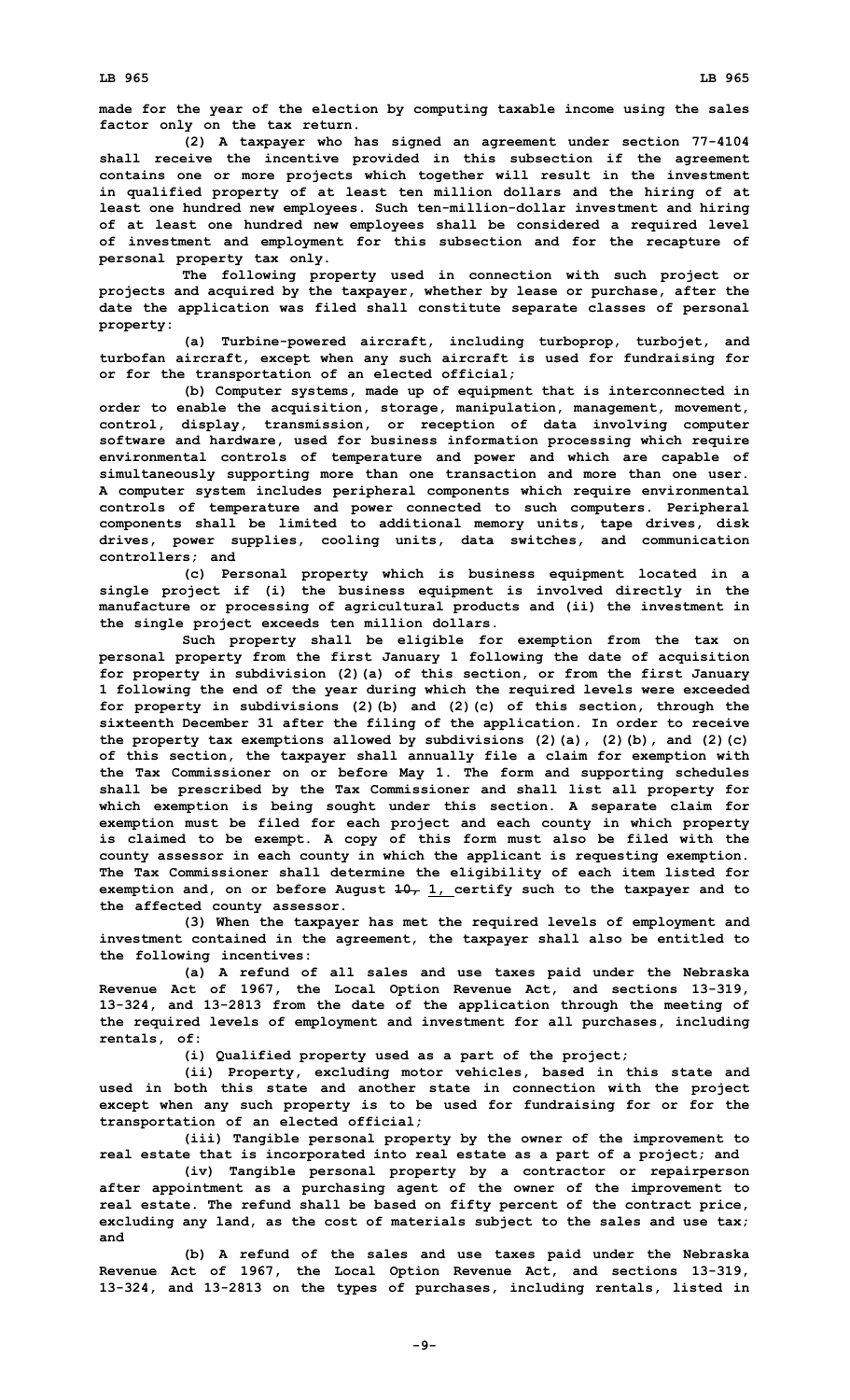**subdivision (a) of this subsection for such taxes paid during each year of the entitlement period in which the taxpayer is at or above the required levels of employment and investment.**

**(4) Any taxpayer who qualifies for the incentives contained in subsections (1) and (3) of this section and who has added at least thirty new employees at the project shall also be entitled to:**

**(a) <sup>A</sup> credit equal to five percent of the amount by which the total compensation paid during the year to employees who are either Nebraska employees or base-year employees while employed at the project exceeds the average compensation paid at the project multiplied by the number of equivalent base-year employees.**

**For the computation of such credit, average compensation shall mean the total compensation paid at the project divided by the total number of equivalent employees at the project; and**

**(b) <sup>A</sup> credit equal to ten percent of the investment made in qualified property at the project.**

**The credits prescribed in subdivisions (a) and (b) of this subsection shall be allowable for compensation paid and investments made during each year of the entitlement period that the taxpayer is at or above the required levels of employment and investment.**

**The credit prescribed in subdivision (b) of this subsection shall also be allowable during the first year of the entitlement period for investment in qualified property at the project after the date of the application and before the required levels of employment and investment were met.**

**Sec. 20. Section 77-5004, Revised Statutes Supplement, 2007, is amended to read:**

**77-5004 (1) Each commissioner shall be <sup>a</sup> qualified voter and resident of the state and, for each commissioner representing <sup>a</sup> congressional district, <sup>a</sup> domiciliary of the district he or she represents.**

**(2) Each commissioner shall devote his or her full time and efforts to the discharge of his or her duties and shall not hold any other office under the laws of this state, any city or county in this state, or the United States Government while serving on the commission. Each commissioner shall possess:**

**(a) Appropriate knowledge of terms commonly used in or related to real property appraisal and of the writing of appraisal reports;**

**(b) Adequate knowledge of depreciation theories, cost estimating, methods of capitalization, and real property appraisal mathematics;**

**(c) An understanding of the principles of land economics, appraisal processes, and problems encountered in the gathering, interpreting, and evaluating of data involved in the valuation of real property, including complex industrial properties and mass appraisal techniques;**

**(d) Knowledge of the law relating to taxation, civil and administrative procedure, due process, and evidence in Nebraska;**

**(e) At least thirty hours of successfully completed class hours in courses of study, approved by the Real Property Appraiser Board, which relate to appraisal and which include the fifteen-hour National Uniform Standards of Professional Appraisal Practice Course. If <sup>a</sup> commissioner has not received such training prior to his or her appointment, such training shall be completed within one year after appointment; and**

**(f) Such other qualifications and skills as reasonably may be requisite for the effective and reliable performance of the commission's duties.**

**(3) One commissioner shall possess any certification or training required to become <sup>a</sup> licensed real property appraiser as set forth in section 76-2230.**

**(4) Prior to January 1, 2002, the chairperson, and on and after January 1, 2002, at least two commissioners, shall have been engaged in the practice of law in the State of Nebraska for at least five years, which may include prior service as <sup>a</sup> judge, and shall be currently admitted to practice before the Nebraska Supreme Court.**

**(5) No commissioner or employee of the commission shall hold any position of profit or engage in any occupation or business interfering with or inconsistent with his or her duties as <sup>a</sup> commissioner or employee. A person is not eligible for appointment and may not hold the office of commissioner or be appointed by the commission to or hold any office or position under the commission if he or she holds any official office or position.**

**(6)(a) Each commissioner who meets the requirements of subsection (4) of this section on or after January 1, 2002, shall annually attend <sup>a</sup> seminar or class of at least two days' duration that is:**

**(i) Sponsored by <sup>a</sup> recognized assessment or appraisal organization,**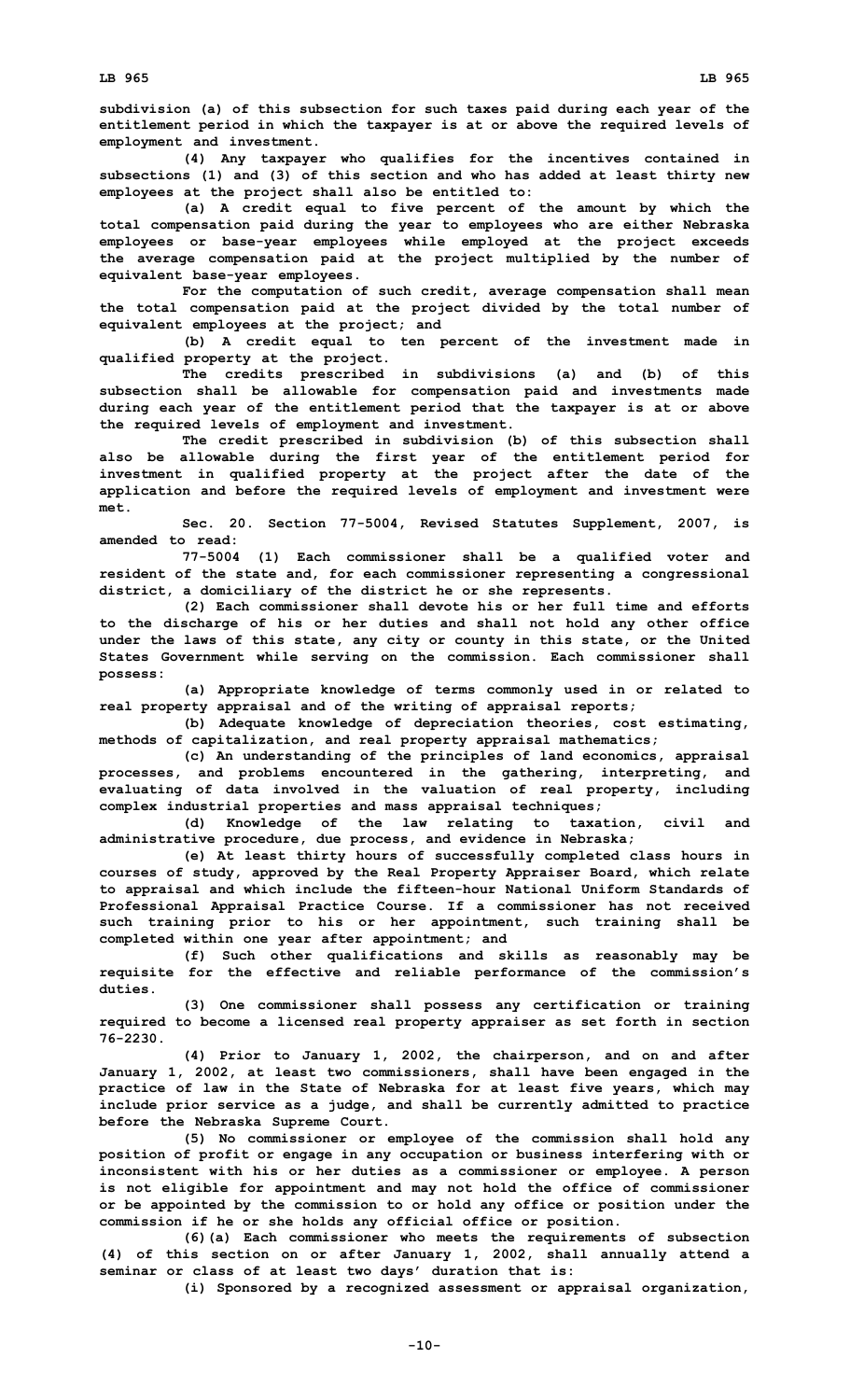**in each of these areas: Utility and railroad appraisal; appraisal of complex industrial properties; appraisal of other hard to assess properties; and mass appraisal, residential or agricultural appraisal, or assessment administration; or**

**(ii) Pertaining to management, law, civil or administrative procedure, or other knowledge or skill necessary for performing the duties of the office.**

**(b) Each commissioner who does not meet the requirements of subsection (4) of this section on or after January 1, 2002, shall within two years after his or her appointment attend at least thirty hours of instruction that constitutes training for judges or administrative law judges.**

**(7) The commissioners shall be considered employees of the state for purposes of sections 81-1301 to 81-1391 81-1320 to 81-1328 and 84-1601 to 84-1615.**

**(8) The commissioners shall be reimbursed as prescribed in sections 81-1174 to 81-1177 for their actual and necessary expenses in the performance of their official duties pursuant to the Tax Equalization and Review Commission Act.**

**Sec. 21. Section 77-5019, Revised Statutes Cumulative Supplement, 2006, is amended to read:**

**77-5019 (1) Any party aggrieved by <sup>a</sup> final decision in <sup>a</sup> case appealed to the commission, any party aggrieved by <sup>a</sup> final decision of the commission on <sup>a</sup> petition, or any party aggrieved by an order of the commission issued pursuant to section 77-5020 or sections 77-5023 to 77-5028 shall be entitled to judicial review in the Court of Appeals. Upon request of the county, the Attorney General may appear and represent the county or political subdivision in cases in which the commission is not <sup>a</sup> party. Nothing in this section shall be deemed to prevent resort to other means of review, redress, or relief provided by law.**

**(2)(a) Proceedings for review shall be instituted by filing <sup>a</sup> petition and the appropriate docket fees in the Court of Appeals within thirty days after the date on which <sup>a</sup> final appealable order is entered by the commission. All parties of record shall be made parties to the proceedings for review. The commission shall only be made <sup>a</sup> party of record if the action complained of is an order issued by the commission pursuant to section 77-1504.01 or 77-5020 or sections 77-5023 to 77-5028. Summons shall be served on all parties within thirty days after the filing of the petition in the manner provided for service of <sup>a</sup> summons in section 25-510.02. The court, in its discretion, may permit other interested persons to intervene. No bond or undertaking is required for an appeal to the Court of Appeals.**

**(b) <sup>A</sup> petition for review shall set forth: (i) The name and mailing address of the petitioner; (ii) the name and mailing address of the county whose action is at issue or the commission; (iii) identification of the final decision at issue together with <sup>a</sup> duplicate copy of the final decision; (iv) the identification of the parties in the case that led to the final decision; (v) the facts to demonstrate proper venue; (vi) the petitioner's reasons for believing that relief should be granted; and (vii) <sup>a</sup> request for relief, specifying the type and extent of the relief requested.**

**(3) The filing of the petition or the service of summons upon the commission shall not stay enforcement of <sup>a</sup> decision. The commission may order <sup>a</sup> stay. The court may order <sup>a</sup> stay after notice of the application for the stay to the commission and to all parties of record. The court may require the party requesting the stay to give bond in such amount and conditioned as the court directs.**

**(4) Upon receipt of <sup>a</sup> petition the date for submission of the official record shall be determined by the court. The commission shall prepare <sup>a</sup> certified copy of the official record of the proceedings had before the commission in the case. The official record, unless limited by the written request of the petitioner, shall include: (a) Notice of all proceedings; (b) any pleadings, motions, requests, preliminary or intermediate rulings and orders, and similar correspondence to or from the commission pertaining to the case; (c) the transcribed record of the hearing before the commission, including all exhibits and evidence introduced during the hearing, <sup>a</sup> statement of matters officially noticed by the commission during the proceeding, and all proffers of proof and objections and rulings thereon; and (d) the final order appealed from. The official record in an appeal of <sup>a</sup> commission decision issued pursuant to sections 77-5023 to 77-5028 may be limited by the request of <sup>a</sup> petitioner to those parts of the record pertaining to <sup>a</sup> specific county. The commission shall charge the petitioner with the reasonable direct cost or require the petitioner to pay the cost for preparing the official record for transmittal to the court in all cases except when the petitioner is not required to pay <sup>a</sup> filing fee. If payment is required, payment of the cost,**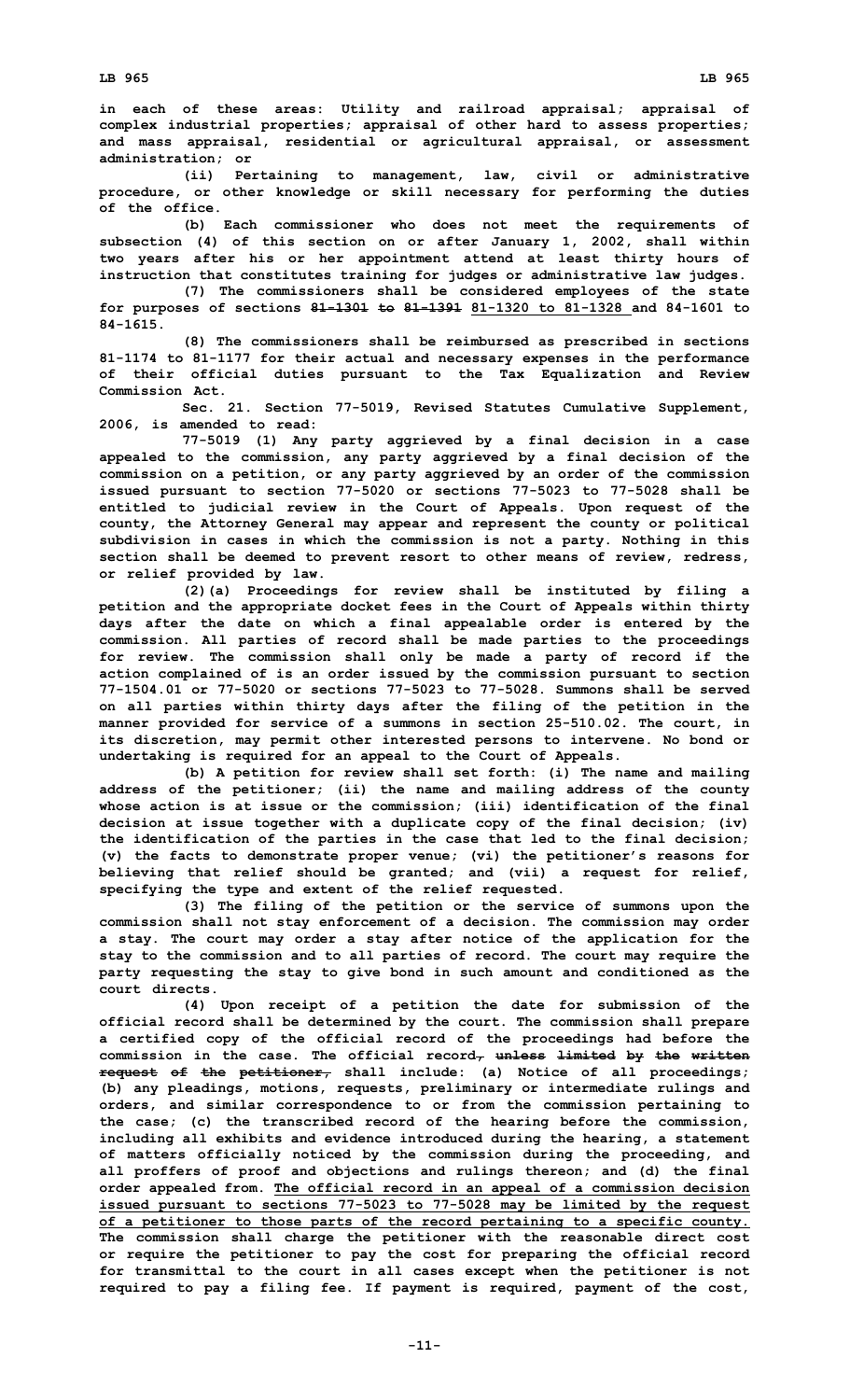**as estimated by the commission, for preparation of the official record shall be paid to the commission prior to preparation of the official record and the commission shall not transmit the official record to the court until payment of the actual costs of its preparation is received.**

**(5) The review shall be conducted by the court for error on the record of the commission. If the court determines that the interest of justice would be served by the resolution of any other issue not raised before the commission, the court may remand the case to the commission for further proceedings. The court may affirm, reverse, or modify the decision of the commission or remand the case for further proceedings.**

**(6) Appeals under this section shall be given precedence over all civil cases.**

**Sec. 22. Section 77-5725, Revised Statutes Supplement, 2007, is amended to read:**

**77-5725 (1) Applicants may qualify for benefits under the Nebraska Advantage Act in one of five tiers:**

**(a) Tier 1, investment in qualified property of at least one million dollars and the hiring of at least ten new employees. There shall be no new project applications for benefits under this tier filed on or after January 1, 2011, without further authorization of the Legislature. All complete project applications filed before January 1, 2011, shall be considered by the Tax Commissioner and approved if the project and taxpayer qualify for benefits. Agreements may be executed with regard to completed project applications filed before January 1, 2011. All project agreements pending, approved, or entered into before such date shall continue in full force and effect;**

**(b) Tier 2, investment in qualified property of at least three million dollars and the hiring of at least thirty new employees;**

**(c) Tier 3, the hiring of at least thirty new employees. There shall be no new project applications for benefits under this tier filed on or after January 1, 2011, without further authorization of the Legislature. All complete project applications filed before January 1, 2011, shall be considered by the Tax Commissioner and approved if the project and taxpayer qualify for benefits. Agreements may be executed with regard to completed project applications filed before January 1, 2011. All project agreements pending, approved, or entered into before such date shall continue in full force and effect;**

**(d) Tier 4, investment in qualified property of at least ten million dollars and the hiring of at least one hundred new employees; and**

**(e) Tier 5, investment in qualified property of at least thirty million dollars. Failure to maintain an average number of equivalent employees as defined in section 77-5727 greater than or equal to the number of equivalent employees in the base year shall result in <sup>a</sup> partial recapture of benefits.**

**(2) When the taxpayer has met the required levels of employment and investment contained in the agreement for <sup>a</sup> tier 1, tier 2, tier 4, or tier 5 project, the taxpayer shall be entitled to the following incentives:**

**(a) A refund of all sales and use taxes for <sup>a</sup> tier 2, tier 4, or tier 5 project or <sup>a</sup> refund of one-half of all sales and use taxes for <sup>a</sup> tier 1 project paid under the Local Option Revenue Act, the Nebraska Revenue Act of 1967, and sections 13-319, 13-324, and 13-2813 from the date of the application through the meeting of the required levels of employment and investment for all purchases, including rentals, of:**

**(i) Qualified property used as <sup>a</sup> part of the project;**

**(ii) Property, excluding motor vehicles, based in this state and used in both this state and another state in connection with the project except when any such property is to be used for fundraising for or for the transportation of an elected official;**

**(iii) Tangible personal property by the owner of the improvement to real estate that is incorporated into real estate as <sup>a</sup> part of <sup>a</sup> project; and**

**(iv) Tangible personal property by <sup>a</sup> contractor or repairperson after appointment as <sup>a</sup> purchasing agent of the owner of the improvement to real estate. The refund shall be based on fifty percent of the contract price, excluding any land, as the cost of materials subject to the sales and use tax; and**

**(b) A refund of all sales and use taxes for <sup>a</sup> tier 2, tier 4, or tier 5 project or <sup>a</sup> refund of one-half of all sales and use taxes for <sup>a</sup> tier 1 project paid under the Local Option Revenue Act, the Nebraska Revenue Act of 1967, and sections 13-319, 13-324, and 13-2813 on the types of purchases, including rentals, listed in subdivision (a) of this subsection for such taxes paid during each year of the entitlement period in which the taxpayer is at or above the required levels of employment and investment.**

**(3) Any taxpayer who qualifies for <sup>a</sup> tier 1, tier 2, tier 3, or**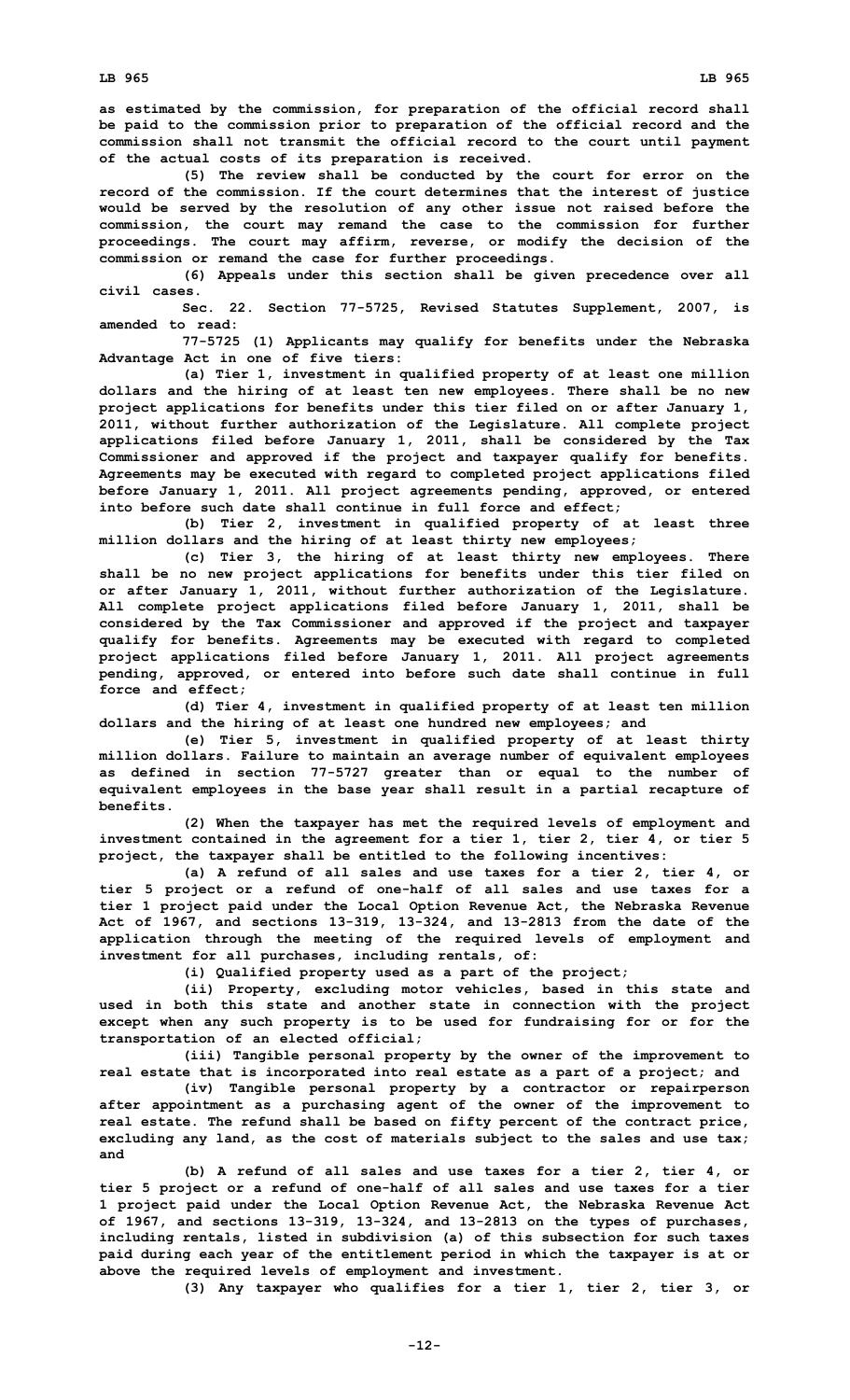**tier 4 project shall be entitled to <sup>a</sup> credit equal to three percent times the average wage of new employees times the number of new employees if the average wage of the new employees equals at least sixty percent of the Nebraska average annual wage for the year of application. The credit shall equal four percent times the average wage of new employees times the number of new employees if the average wage of the new employees equals at least seventy-five percent of the Nebraska average annual wage for the year of application. The credit shall equal five percent times the average wage of new employees times the number of new employees if the average wage of the new employees equals at least one hundred percent of the Nebraska average annual wage for the year of application. The credit shall equal six percent times the average wage of new employees times the number of new employees if the average wage of the new employees equals at least one hundred twenty-five percent of the Nebraska average annual wage for the year of application. For computation of such credit:**

**(a) Average annual wage means the total compensation paid to employees during the year at the project who are not base-year employees and who are paid wages equal to at least sixty percent of the Nebraska average weekly wage for the year of application divided by the number of equivalent employees making up such total compensation;**

**(b) Average wage of new employees means the average annual wage paid to employees during the year at the project who are not base-year employees and who are paid wages equal to at least sixty percent of the Nebraska average weekly wage for the year of application; and**

**(c) Nebraska average annual wage means the Nebraska average weekly wage times fifty-two.**

**(4) Any taxpayer who has met the required levels of employment and investment for <sup>a</sup> tier 2 or tier 4 project shall receive <sup>a</sup> credit equal to ten percent of the investment made in qualified property at the project. Any taxpayer who has met the required levels of investment and employment for <sup>a</sup> tier 1 project shall receive <sup>a</sup> credit equal to three percent of the investment made in qualified property at the project.**

**(5) The credits prescribed in subsections (3) and (4) of this section shall be allowable for compensation paid and investments made during each year of the entitlement period that the taxpayer is at or above the required levels of employment and investment.**

**(6) The credit prescribed in subsection (4) of this section shall also be allowable during the first year of the entitlement period for investment in qualified property at the project after the date of the application and before the required levels of employment and investment were met.**

**(7)(a) <sup>A</sup> taxpayer who has met the required levels of employment and investment for <sup>a</sup> tier 4 project shall receive the incentive provided in this subsection. Such investment and hiring of new employees shall be considered <sup>a</sup> required level of investment and employment for this subsection and for the recapture of benefits under this subsection only.**

**(b) The following property used in connection with such project or projects and acquired by the taxpayer, whether by lease or purchase, after the date the application was filed shall constitute separate classes of personal property:**

**(i) Turbine-powered aircraft, including turboprop, turbojet, and turbofan aircraft, except when any such aircraft is used for fundraising for or for the transportation of an elected official;**

**(ii) Computer systems, made up of equipment that is interconnected in order to enable the acquisition, storage, manipulation, management, movement, control, display, transmission, or reception of data involving computer software and hardware, used for business information processing which require environmental controls of temperature and power and which are capable of simultaneously supporting more than one transaction and more than one user. A computer system includes peripheral components which require environmental controls of temperature and power connected to such computer systems. Peripheral components shall be limited to additional memory units, tape drives, disk drives, power supplies, cooling units, data switches, and communication controllers;**

**(iii) Depreciable personal property used for <sup>a</sup> distribution facility, including, but not limited to, storage racks, conveyor mechanisms, forklifts, and other property used to store or move products; and**

**(iv) Personal property which is business equipment located in <sup>a</sup> single project if the business equipment is involved directly in the manufacture or processing of agricultural products.**

**(c) Such property shall be eligible for exemption from the tax on personal property from the first January 1 following the date of acquisition**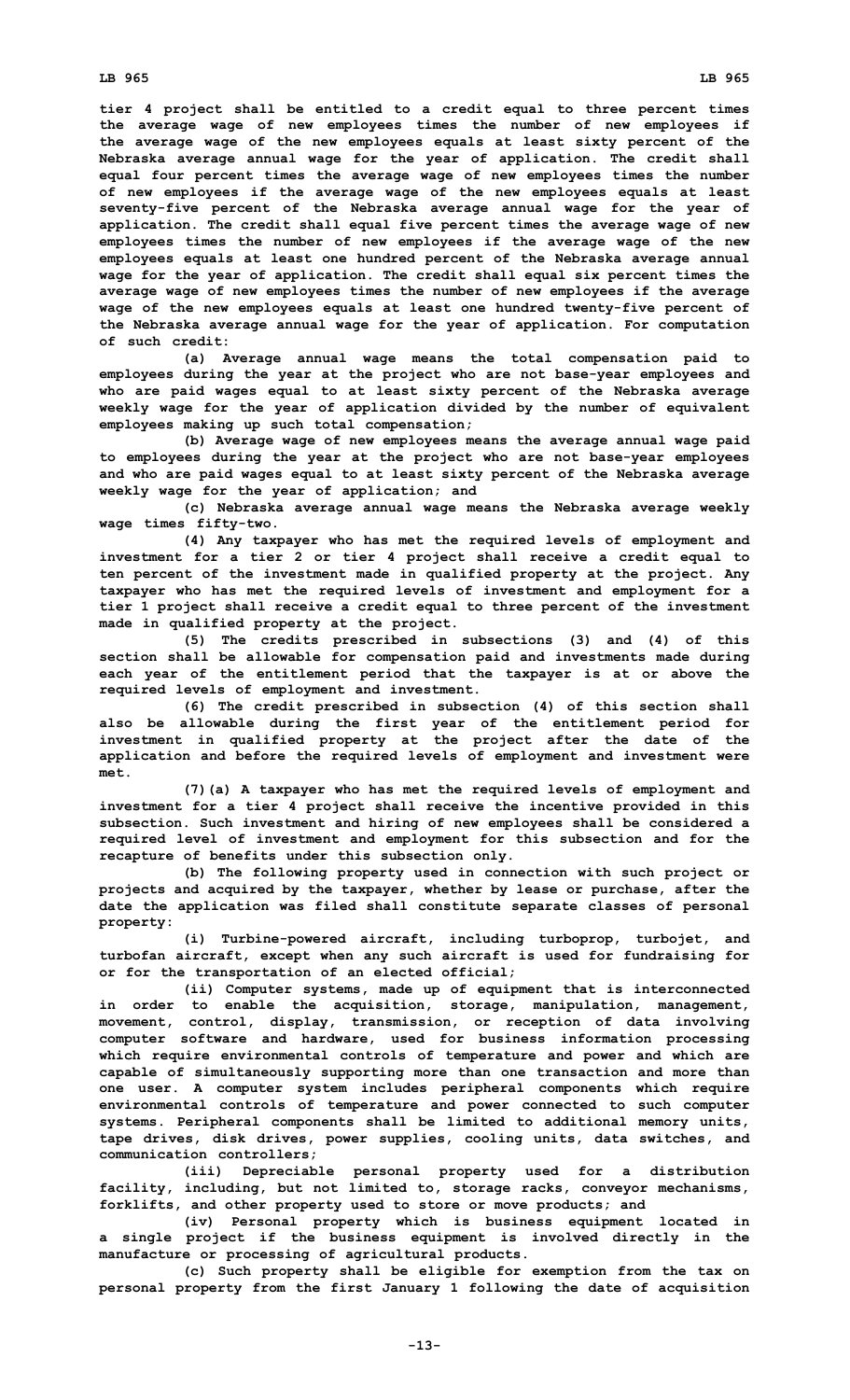**for property in subdivision (7)(b)(i) of this section, or from the first January 1 following the end of the year during which the required levels were exceeded for property in subdivisions (7)(b)(ii), (iii), and (iv) of this section, through the ninth December 31 after the first year any property included in subdivisions (7)(b)(ii), (iii), and (iv) of this section qualifies for the exemption. In order to receive the property tax exemptions allowed by subdivisions (7)(b)(i), (ii), (iii), and (iv) of this section, the taxpayer shall annually file <sup>a</sup> claim for exemption with the Tax Commissioner on or before May 1. The form and supporting schedules shall be prescribed by the Tax Commissioner and shall list all property for which exemption is being sought under this section. A separate claim for exemption must be filed for each project and each county in which property is claimed to be exempt. A copy of this form must also be filed with the county assessor in each county in which the applicant is requesting exemption. The Tax Commissioner shall determine the eligibility of each item listed for exemption and, on or before August 10, 1, certify such to the taxpayer and to the affected county assessor. In determining the eligibility of items of personal property for exemption, the Tax Commissioner is limited to the question of whether the property claimed as exempt by the taxpayer falls within the classes of property described in subdivision (7)(b) of this section. The determination of whether <sup>a</sup> taxpayer is eligible to obtain exemption for personal property based on meeting the required levels of investment and employment is the responsibility of the Tax Commissioner.**

**(8) The investment thresholds in this section for <sup>a</sup> particular year of application shall be adjusted by the method provided in this subsection. Beginning October 1, 2006, and each October 1 thereafter, the Producer Price Index for all commodities, published by the United States Department of Labor, Bureau of Labor Statistics, for the most recent available period shall be divided by the Producer Price Index for the first quarter of 2006 and the result multiplied by the applicable investment threshold. The investment thresholds shall be adjusted for cumulative inflation since 2006. If the resulting amount is not <sup>a</sup> multiple of one million dollars, the amount shall be rounded to the next lowest one million dollars. The investment thresholds established by this subsection apply for purposes of project qualifications for all applications filed on or after January 1 of the following year for all years of the project. Adjustments do not apply to projects after the year of application.**

**Sec. 23. Section 81-1316, Revised Statutes Supplement, 2007, is amended to read:**

**81-1316 (1) All agencies and personnel of state government shall be covered by sections 81-1301 to 81-1319 and shall be considered subject to the State Personnel System, except the following:**

**(a) All personnel of the office of the Governor;**

**(b) All personnel of the office of the Lieutenant Governor;**

**(c) All personnel of the office of the Secretary of State;**

**(d) All personnel of the office of the State Treasurer;**

**(e) All personnel of the office of the Attorney General;**

**(f) All personnel of the office of the Auditor of Public Accounts;**

**(g) All personnel of the Legislature;**

**(h) All personnel of the court systems;**

**(i) All personnel of the Board of Educational Lands and Funds;**

**(j) All personnel of the Public Service Commission;**

**(k) All personnel of the Nebraska Brand Committee;**

**(l) All personnel of the Commission of Industrial Relations;**

**(m) All personnel of the State Department of Education;**

**(n) All personnel of the Nebraska state colleges and the Board of Trustees of the Nebraska State Colleges;**

**(o) All personnel of the University of Nebraska;**

**(p) All personnel of the Coordinating Commission for Postsecondary Education;**

**(q) All personnel of the Governor's Policy Research Office, but not to include personnel within the State Energy Office;**

**(r) All personnel of the Commission on Public Advocacy;**

**(s) All agency heads;**

**(t)(i) The Director of Behavioral Health of the Division of Behavioral Health; (ii) the Director of Children and Family Services of the Division of Children and Family Services; (iii) the Director of Developmental Disabilities of the Division of Developmental Disabilities; (iv) the Director of Medicaid and Long-Term Care of the Division of Medicaid and Long-Term Care; (v) the Director of Public Health of the Division of Public Health; and (vi) the Director of Veterans' Homes of the Division of Veterans' Homes;**

**(u) The chief medical officer established under section 81-3115, the**